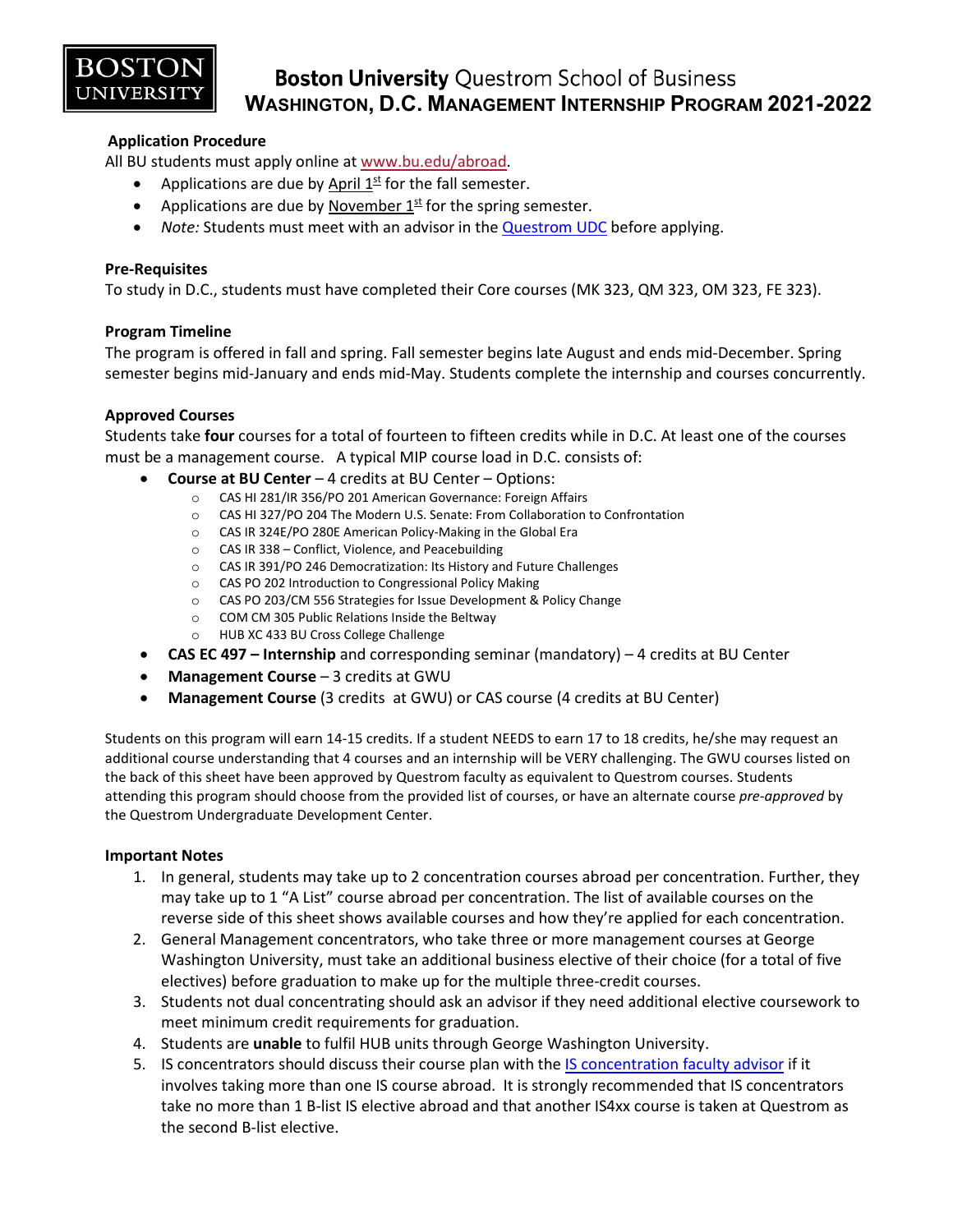*Courses scheduled to be offered may change slightly prior to the beginning of the term.*

For more information on this program, please visit the Boston University Study Abroad website at <http://www.bu.edu/abroad/programs/washington-dc-management-internship-program/> and meet with an advisor in the Undergraduate Development Center (617-353-2650) for course planning. For further Information about George Washington University [\(http://business.gwu.edu/\)](http://business.gwu.edu/) and a current course schedule [\(http://www.gwu.edu/~schedule\)](http://www.gwu.edu/%7Eschedule) please view the provided links.

# **Fall—Typical Courses**

### **Take the two required courses:**

| <b>BU Course #</b>                                                                                                                        | <b>Boston University Course Title</b>                          | <b>Questrom Equivalent</b>                                                    |               |
|-------------------------------------------------------------------------------------------------------------------------------------------|----------------------------------------------------------------|-------------------------------------------------------------------------------|---------------|
|                                                                                                                                           | Select a course at the BU Center                               |                                                                               |               |
|                                                                                                                                           | (History, IR, Politics, or COM)                                |                                                                               |               |
| CASEC497                                                                                                                                  | Internship in Management                                       | CAS Elective/Non-QST Elective/Econ minor;<br>HUB: Individual in the Community |               |
|                                                                                                                                           | <b>Select two additional courses:</b>                          |                                                                               |               |
| <b>GW Course #</b>                                                                                                                        | <b>George Washington University Course Title</b>               | <b>Questrom Equivalent</b>                                                    |               |
| <b>Max 2 courses</b><br><b>Accounting</b>                                                                                                 |                                                                |                                                                               |               |
| <b>ACCY 3101</b>                                                                                                                          | Intermediate Accounting I                                      | AC 347                                                                        | A List        |
| <b>ACCY 3106</b>                                                                                                                          | <b>Financial Statement Analysis</b>                            | AC 414                                                                        | <b>B</b> List |
| <b>ACCY 3401</b>                                                                                                                          | <b>Federal Income Taxation</b>                                 | AC 469                                                                        | <b>B</b> List |
| <b>ACCY 4301</b>                                                                                                                          | Auditing                                                       | AC 565                                                                        | <b>B</b> List |
| <b>ACCY 6401</b>                                                                                                                          | <b>Federal Income Taxation</b>                                 | AC 469                                                                        | <b>B</b> List |
| <b>FINA 3001</b>                                                                                                                          | Intermediate Finance                                           | FE 449                                                                        | <b>B</b> List |
| <b>Finance</b>                                                                                                                            | <b>Max: 2 courses</b>                                          |                                                                               |               |
| <b>FINA 3001</b>                                                                                                                          | Intermediate Finance                                           | FE 449                                                                        | A List        |
| <b>FINA 3101</b>                                                                                                                          | <b>Investment and Portfolio Management</b>                     | <b>FE 445</b>                                                                 | A List        |
| <b>FINA 3301</b>                                                                                                                          | Money and Capital Markets                                      | FE 442                                                                        | <b>B</b> List |
| <b>ECON 2121</b>                                                                                                                          | <b>Financial Economics</b>                                     | FE 442                                                                        | <b>B</b> List |
| <b>FINA 4201</b>                                                                                                                          | Real Estate Investment                                         | FE 469                                                                        | <b>B</b> List |
| <b>IBUS 3301</b>                                                                                                                          | <b>International Business Finance</b>                          | <b>FE 427</b>                                                                 | <b>B</b> List |
| <b>ACCY 3106</b>                                                                                                                          | <b>Financial Statement Analysis</b>                            | AC 414                                                                        | <b>B</b> List |
| Independent<br><b>Max: 2 courses</b>                                                                                                      |                                                                |                                                                               |               |
| Questrom UDC                                                                                                                              | All concentration electives listed will count with approval of |                                                                               |               |
| <b>Innovation and Entrepreneurship</b><br><b>Max: 2 courses</b>                                                                           |                                                                |                                                                               |               |
| MGT 4101                                                                                                                                  | <b>Small Business Management</b>                               | SI 445                                                                        | <b>B</b> List |
| <b>FINA 4201</b>                                                                                                                          | Real Estate Investment                                         | FE 469                                                                        | <b>B</b> List |
| MGT 3201                                                                                                                                  | Leadership                                                     | MO 460                                                                        | <b>B</b> List |
| <b>Global Business</b>                                                                                                                    |                                                                | Max: 2 courses                                                                |               |
| <b>ECON 2181</b>                                                                                                                          | International Trade Theory and Policy                          | IM 345                                                                        | A List        |
| <b>IBUS 3301</b>                                                                                                                          | <b>International Business Finance</b>                          | FE 427                                                                        | <b>B</b> List |
| <b>IBUS 3001</b>                                                                                                                          | <b>Introduction to International Business</b>                  | GB elective                                                                   | <b>B</b> List |
| <b>IBUS 3201</b>                                                                                                                          | <b>International Marketing Management</b>                      | MK 467                                                                        | <b>B</b> List |
| <b>Information Systems</b><br>Max: 1 course                                                                                               |                                                                |                                                                               |               |
| (IS concentrators are strongly encouraged to take another IS4xx course as their second B-list elective upon return to<br><b>Questrom)</b> |                                                                |                                                                               |               |
| <b>ISTM 4121</b>                                                                                                                          | Database Design and Applications                               | IS 465                                                                        | A List        |
| <b>ISTM 4120</b>                                                                                                                          | <b>Business Systems Development</b>                            | IS 469                                                                        | <b>B</b> List |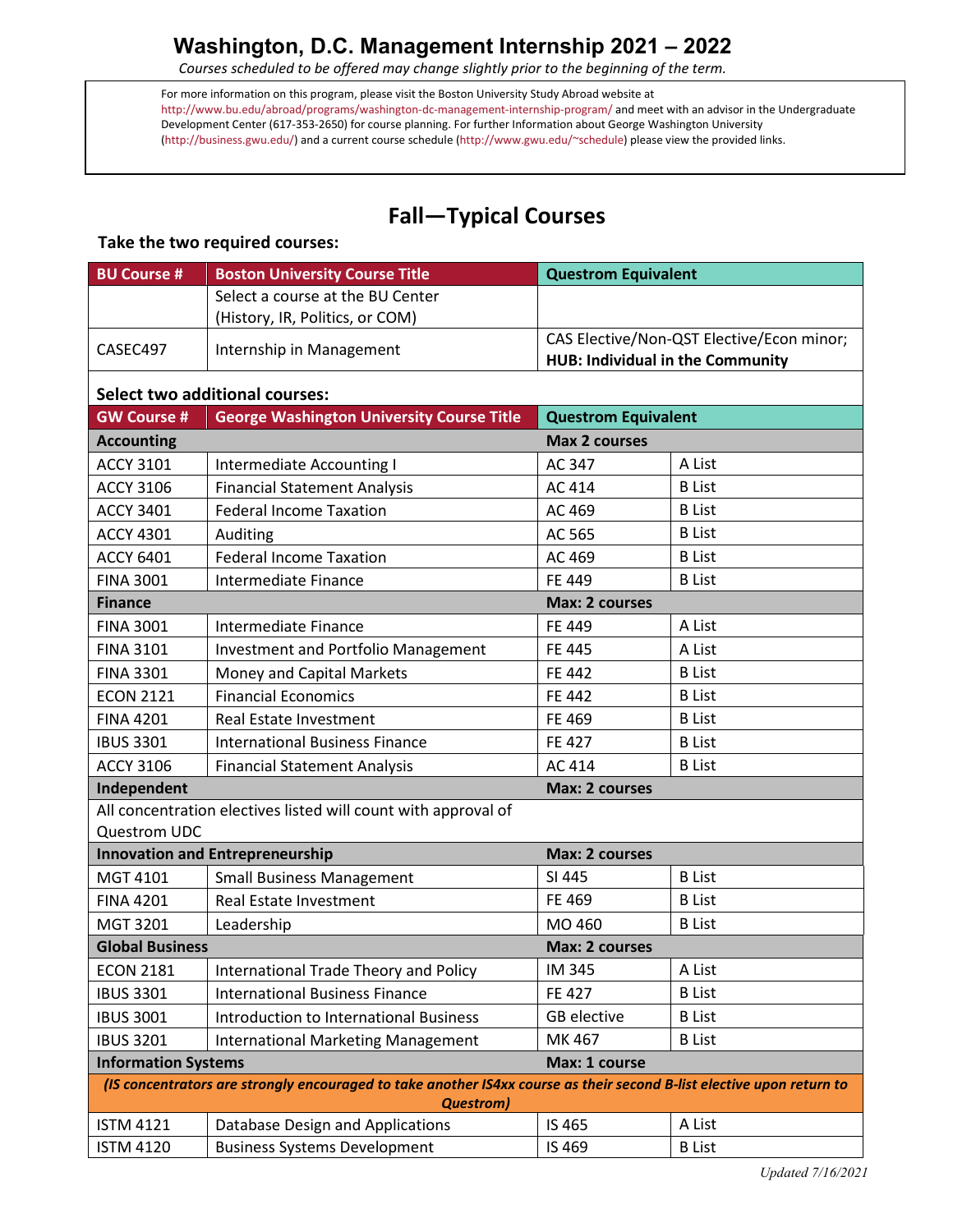| <b>FINA 3001</b>                                               | Intermediate Finance                      | FE 449             | <b>B</b> List         |
|----------------------------------------------------------------|-------------------------------------------|--------------------|-----------------------|
| <b>Marketing</b><br><b>Max: 2 courses</b>                      |                                           |                    |                       |
| <b>MKTG 3143</b>                                               | <b>Marketing Research</b>                 | MK 447             | A List                |
| <b>IBUS 3201</b>                                               | <b>International Marketing Management</b> | MK 467             | <b>B</b> List         |
| <b>MKTG 3142</b>                                               | <b>Consumer Behavior</b>                  | MK 445             | <b>B</b> List         |
| <b>MKTG 4150</b>                                               | Salesmanship and Sales Management         | <b>MK Elective</b> | <b>B</b> List         |
| <b>FINA 3001</b>                                               | Intermediate Finance                      | FE 449             | <b>B</b> List         |
| <b>Management &amp; Organizations</b><br><b>Max: 2 courses</b> |                                           |                    |                       |
| MGT 3201                                                       | Leadership                                | MO 460             | A List                |
| <b>MKTG 3142</b>                                               | <b>Consumer Behavior</b>                  | MK 345             | <b>B</b> List         |
| <b>Real Estate</b>                                             |                                           | Max: 1 course      |                       |
| <b>FINA 4201</b>                                               | Real Estate Investment                    | FE 469             | A List                |
| <b>Strategy</b>                                                |                                           |                    |                       |
| <b>ECON 2181</b>                                               | International Trade Theory and Policy     | IM 345             | <b>B</b> List         |
| <b>Non-Questrom Electives</b>                                  |                                           |                    |                       |
| <b>BADM 2301</b>                                               | Management Info Systems Technology        | CS 101 or 103      | CAS elective, Non-QST |
| <b>ISTM 3119</b>                                               | Introduction to Programming               | CS 111 or 108      | CAS elective, Non-QST |
|                                                                |                                           |                    | Econ minor, CAS       |
| <b>ECON 3190</b>                                               | Law and Economics                         | <b>EC 337</b>      | elective, Non-QST     |
|                                                                |                                           |                    | Econ minor, CAS       |
|                                                                |                                           |                    | elective, Non-QST     |
| <b>ECON 3191</b>                                               | <b>Game Theory</b>                        | <b>EC 403</b>      |                       |
|                                                                |                                           |                    | Econ minor, CAS       |
|                                                                |                                           |                    | elective, Non-QST     |
| <b>ECON 2121</b>                                               | <b>Financial Economics</b>                | <b>EC 341</b>      |                       |

*Courses scheduled to be offered may change slightly prior to the beginning of the term.*

# **Spring—Typical Courses**

### **Take the two required courses:**

| <b>BU Course #</b>                    | <b>Boston University Course Title</b>            | <b>Questrom Equivalent</b> |                               |
|---------------------------------------|--------------------------------------------------|----------------------------|-------------------------------|
|                                       | Select a course at the BU Center                 |                            |                               |
|                                       | (History, IR, Politics, or COM)                  |                            |                               |
|                                       |                                                  |                            | CAS elective, Non-QST         |
| CASEC497                              | Internship in Management                         | <b>CAS EC 497</b>          | <b>HUB: Individual in the</b> |
|                                       |                                                  |                            | <b>Community</b>              |
| <b>Select two additional courses:</b> |                                                  |                            |                               |
| <b>GW Course #</b>                    | <b>George Washington University Course Title</b> | <b>Questrom Equivalent</b> |                               |
| <b>Accounting</b>                     |                                                  | Max: 2 courses             |                               |
| <b>ACCY 3102</b>                      | Intermediate Accounting II                       | AC 348                     | <b>B</b> List                 |
| <b>ACCY 3103</b>                      | <b>Advanced Financial &amp; Tax Accounting</b>   | AC 579                     | <b>B</b> List                 |
| <b>ACCY 3106</b>                      | <b>Financial Statement Analysis</b>              | AC 414                     | <b>B</b> List                 |
| <b>ACCY 6401</b>                      | <b>Federal Income Taxation</b>                   | AC 469                     | <b>B</b> List                 |
| <b>FINA 3001</b>                      | Intermediate Finance                             | <b>FE 449</b>              | <b>B</b> List                 |
| <b>Finance</b>                        |                                                  | <b>Max: 2 courses</b>      |                               |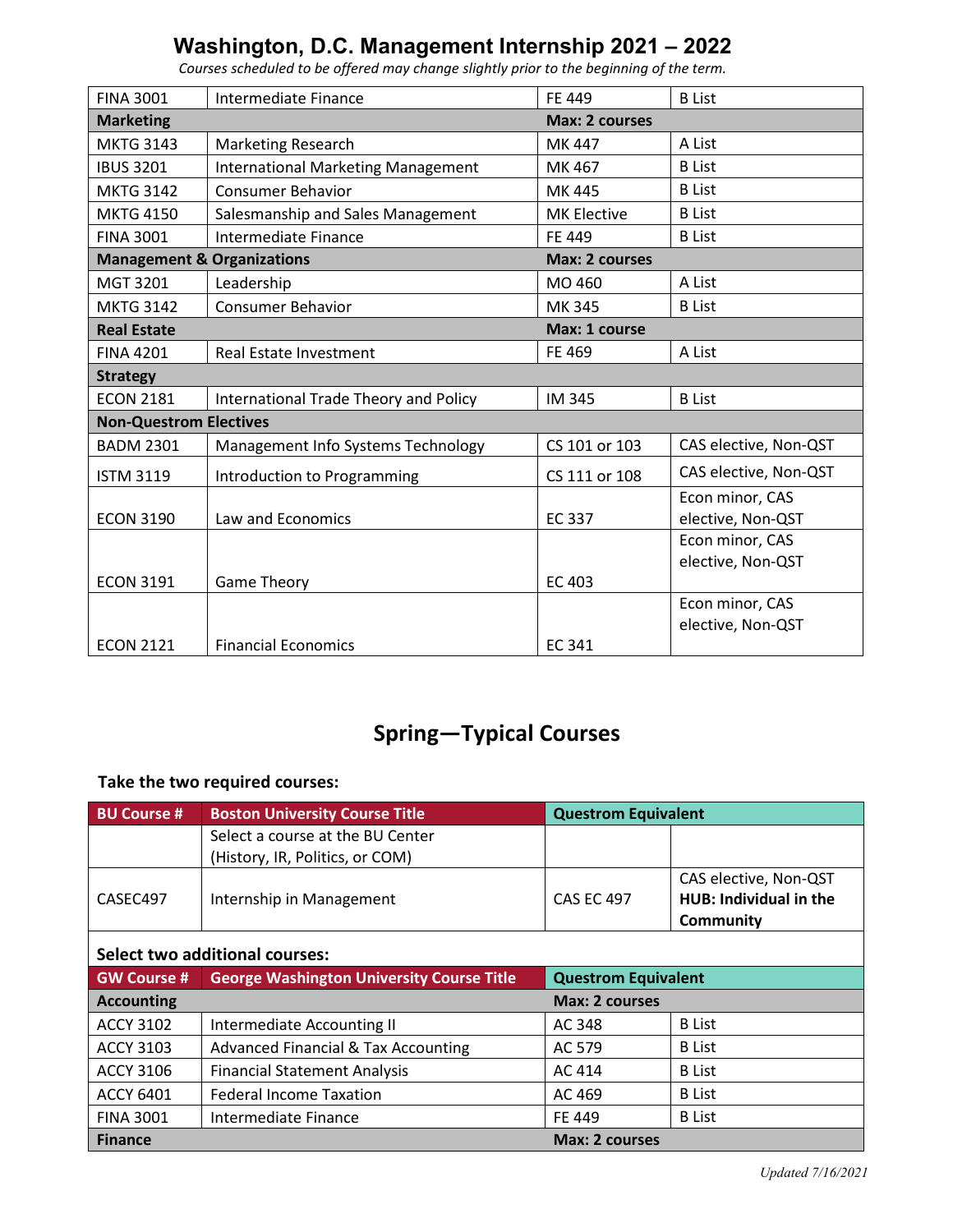*Courses scheduled to be offered may change slightly prior to the beginning of the term.*

| <b>FINA 3001</b>              | Intermediate Finance                                                                                                  | FE 449                | A List                               |
|-------------------------------|-----------------------------------------------------------------------------------------------------------------------|-----------------------|--------------------------------------|
| <b>FINA 3101</b>              | <b>Investment and Portfolio Management</b>                                                                            | <b>FE 445</b>         | A List                               |
| <b>FINA 3301</b>              | Money and Capital Markets                                                                                             | FE 442                | <b>B</b> List                        |
| <b>ECON 2121</b>              | <b>Financial Economics</b>                                                                                            | FE 442                | <b>B</b> List                        |
| <b>FINA 4201</b>              | <b>Real Estate Investment</b>                                                                                         | FE 469                | <b>B</b> List                        |
| <b>ACCY 3106</b>              | <b>Financial Statement Analysis</b>                                                                                   | AC 414                | <b>B</b> List                        |
| Independent                   |                                                                                                                       | <b>Max: 2 courses</b> |                                      |
|                               | All concentration electives listed will count with approval of Questrom UDC. Must seek approval of                    |                       |                                      |
|                               | Independent Concentration Coordinator.                                                                                |                       |                                      |
| <b>Global Business</b>        |                                                                                                                       | <b>Max: 2 courses</b> |                                      |
| <b>ECON 2181</b>              | International Trade Theory and Policy                                                                                 | IM 345                | A List                               |
| <b>ECON 2185</b>              | Economic History & Problems of Latin America                                                                          | <b>GB</b> elective    | <b>B</b> List                        |
| <b>IBUS 3001</b>              | Introduction to International Business                                                                                | <b>GB</b> elective    | <b>B</b> List                        |
| <b>IBUS 3201</b>              | <b>International Marketing Management</b>                                                                             | MK 467                | <b>B</b> List                        |
| <b>Information Systems</b>    |                                                                                                                       | <b>Max: 2 courses</b> |                                      |
|                               | (IS concentrators are strongly encouraged to take another IS4xx course as their second B-list elective upon return to |                       |                                      |
|                               | <b>Questrom</b> )                                                                                                     |                       |                                      |
| <b>ISTM 4121</b>              | Database Design and Applications                                                                                      | IS 465                | A List                               |
| <b>ISTM 4123</b>              | <b>Business Data Communications</b>                                                                                   | IS 467                | A List                               |
| <b>ISTM 4120</b>              | <b>Business Systems Development</b>                                                                                   | IS 469                | <b>B</b> List                        |
| <b>ISTM 4900</b>              | <b>Emerging Technologies</b>                                                                                          | IS elective           | <b>B</b> List                        |
| <b>FINA 3001</b>              | Intermediate Finance                                                                                                  | FE 449                | <b>B</b> List                        |
| <b>Marketing</b>              |                                                                                                                       | <b>Max: 2 courses</b> |                                      |
| <b>MKTG 3143</b>              | <b>Marketing Research</b>                                                                                             | MK 447                | A List                               |
| <b>IBUS 3201</b>              | <b>International Marketing Management</b>                                                                             | MK 467                | <b>B</b> List                        |
| <b>MKTG 3142</b>              | <b>Consumer Behavior</b>                                                                                              | MK 445                | <b>B</b> List                        |
| <b>MKTG 4149</b>              | <b>Advanced Advertising Campaigns</b>                                                                                 | <b>MK Elective</b>    | <b>B</b> List                        |
| <b>MKTG 4150</b>              | Salesmanship and Sales Management                                                                                     | <b>MK Elective</b>    | <b>B</b> List                        |
| <b>MKTG 4159</b>              | Marketing: Strategic Planning                                                                                         | <b>MK Elective</b>    | <b>B</b> List                        |
| <b>FINA 3001</b>              | Intermediate Finance                                                                                                  | FE 449                | <b>B</b> List                        |
|                               | <b>Management &amp; Organizations</b>                                                                                 | Max: 2 courses        |                                      |
| <b>BADM 3101</b>              | Human Resource Management                                                                                             | MO elective           | <b>B</b> List                        |
| <b>MKTG 3142</b>              | <b>Consumer Behavior</b>                                                                                              | MK 345                | <b>B</b> List                        |
| <b>Real Estate</b>            |                                                                                                                       | Max: 1 course         |                                      |
| <b>FINA 4201</b>              | Real Estate Investment                                                                                                | FE 469                | A List                               |
| <b>Strategy</b>               |                                                                                                                       |                       |                                      |
| <b>ECON 2181</b>              | International Trade Theory and Policy                                                                                 | IM 345                | <b>B</b> List                        |
| <b>Non-Questrom Electives</b> |                                                                                                                       | <b>Max: 2 courses</b> |                                      |
| <b>BADM 2301</b>              | Management Info Systems Technology                                                                                    | CS 101 or 103         | CAS elective, Non-QST                |
| <b>ISTM 3119</b>              | Introduction to Programming                                                                                           | CS 111 or 108         | CAS elective, Non-QST                |
|                               |                                                                                                                       |                       | Econ minor, CAS                      |
| <b>ECON 3162</b>              | <b>Public Finance: Taxation</b>                                                                                       | EC 367                | elective, Non-QST<br>Econ minor, CAS |
|                               |                                                                                                                       |                       | elective, Non-QST                    |
| <b>ECON 3190</b>              | Law and Economics                                                                                                     | <b>EC 337</b>         |                                      |
|                               |                                                                                                                       |                       | Econ minor, CAS                      |
| <b>ECON 3191</b>              | <b>Game Theory</b>                                                                                                    | EC 403                | elective, Non-QST                    |